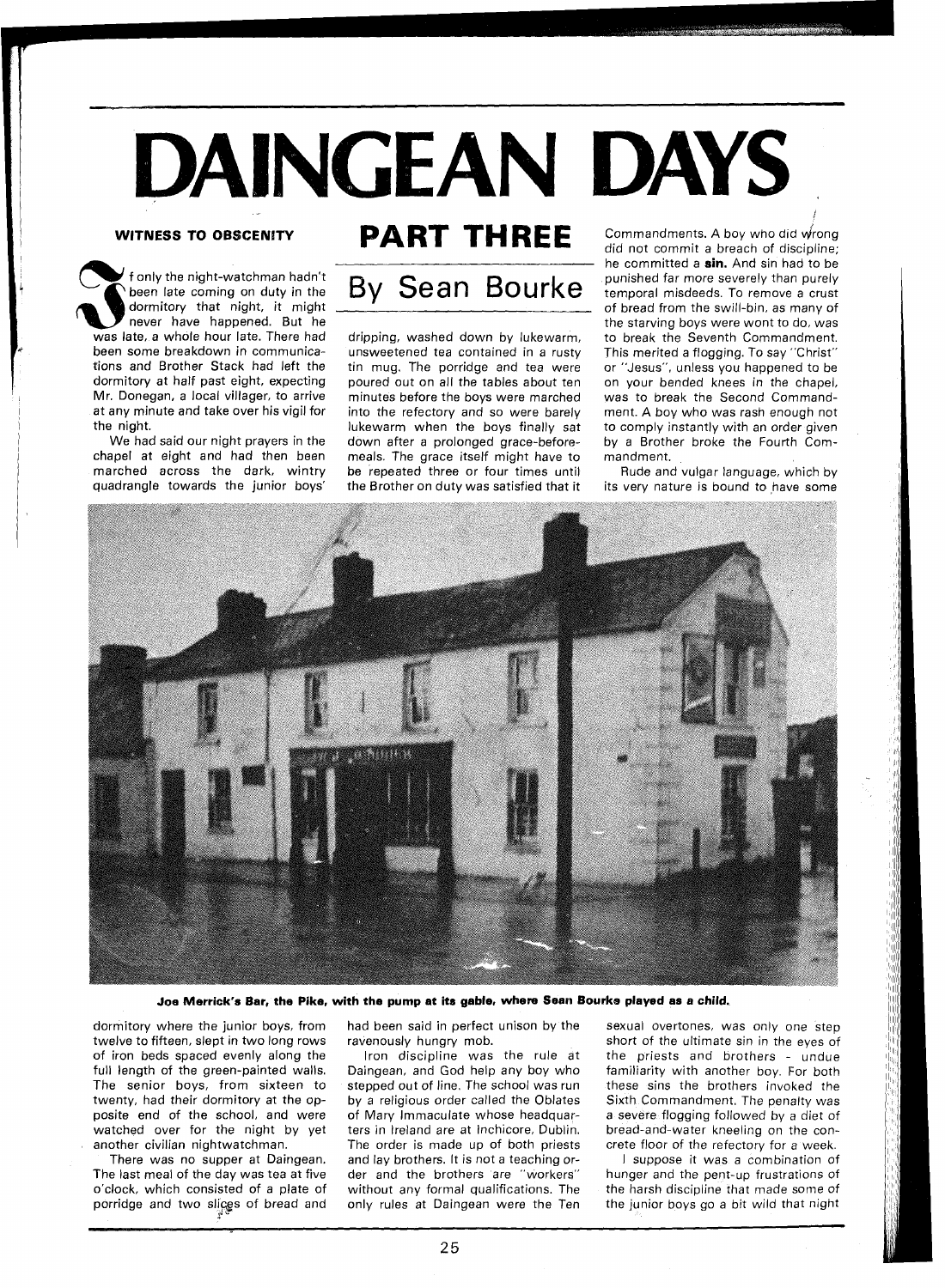in the hour between Brother Stack's departure and the arrival of Mr. Donegan at nine-thirty. Not that anything very serious happened. There were a few innocent pillow fights, a certain amount of mock wrestling which, I remember, involved at least two Limerick boys whom1 still meet in the street today, and a great deal of shouting. There was one boy, Mick Houlihan from Cahirciveen in the County Kerry, who did a little more swearing than the others. If a priest or brother walked in all the Ten Commandments would have been invoked and half the dormitory of a hundred boys would have been flogged.

But, tragically, one brother **did** see and hear. And that brother was the most savagely sadistic member of the Order in Paingean. Brother Fitzpatrick was from County Clare, and on that dark wintry night in October 1949 he was standing on an upturned box in the grass verge outside the dormitory wall peeping in through one of the uncurtianed windows, invisible in his black habit to the unsuspecting boys inside and to the other brothers and priests who might be passing on the outside.

Equally tragic was the fact that Mick Houlihan worked in the priests' and brothers' kitchen with four other boys, including myself. And the man in charge of the kitchen was Brother Fitzpatrick.

The principle that an accused be punished only once for his crime did not apply in Daingean. Apart from the punishment meted out by the Prefect of Discipline, there were other beatings administered by the brother in charge of the boy's working party and by any other brother who just happened to be on duty in the exercise yard or the refectory when the accused came in sight. And Brother Fitzpatrick was in charge of Mick Houlihan's party in the kitchen.

Brother Fitzpatrick had a ritual which he had carefully developed and perfected over the years. A boy must not be punished too quickly; he must be made to suffer the mental torture of knowing that he is going to be beaten without knowing when or for what reason. And so, when the five of us arrived in the kitchen to start work at nine o'clock that morning exchanging a little cheerful banter, Brother Fitzpatrick carried out the first move of his sadistic ritual. "Keep quiet and get on with yeer work!" He looked Mick Houlihan straight in the face and scowled. "And that goes for you too, Houlihan. Get on with your washingup l"

And so the ritual began. It was familiar to all of us. In exactly two hours, as the clock struck eleven. Mick Houlihan would be beaten. And between now and then none of us would utter one word to each other lest we be made to join our wretched comrade on the sacrificial altar of Brother Fitzpatrick's sadistic lust.

The soup was made. The roast was in the oven for the priests and brothers. The breakfast pots and pans and cups and saucers were washed and shined. I myself as senior boy had laid out the cutlery and the various items of delph on the crisp white linen in the priests' and brothers' refectory. Brother Fitzpatrick sat on a chair next to the work-table against the kitchen wall opposite the long anthracite range reading his breviary, his pale lips moving silently in an ashen face. Mick Houlihan was over at the sink washing a plate for the tenth time, afraid to look up, visibly trembling. The silence was almost physical in its oppressiveness.

The kitchen clock struck eleven. Brother Fitzpatrick slowly closed his breviary, kissed it, and placed it on the shelf above the table. He got to his feet and walked to the small gap between the table and the dresser. He reached in and pulled out a stick about three feet long and an inch across. Nicholas O'Grady from Kilkenny picked up a sweeping brush and started towards the scullery in a desperate effort to escape what was to follow. "Put that brush down and stay where you are!" Brother Fitzpatrick growled. It was part of the ritual that when a boy was to be beaten the others must watch. The fear in their young faces was something Brother Fitzpatrick seemed to get great satisfaction from.

Mick Houlihan was still washing the same plate, afraid to stop, afraid to be idle and add to his guilt. "Put that plate down and turn round!" He did as he was told.

"You are the dirtiest little scut it has ever been my misfortune to meet. You are dirty and filthy and evil minded. Well, I'm going to teach you a lesson that you will never forget. Hold out your hand!"

Mick Houlihan held out his right hand. He thrust it forward fully and firmly, as if to show Brother Fitzpatrick that whatever he had done wrong he was sorry for it and was prepared to take his punishment like a man and maybe Brother Fitzpatrick in his mercy would take this into account. But this bold and frightened gesture was wasted and Mick Houlihan, at fourteen and a half years of age. was to receive the most vicious and sadistic beating I have ever seen inflicted on another human being.

Brother Fitzpatrick reduced Mick Houlihan's right hand to a black and blue pulp of bleeding flesh from the finger-tips to the elbow, and then ordered him to hold out his left hand. He did the same to this, bringing the stick back over his head and then down with all his physical might on the boy's trembling flesh. By this time, Mick

Houlihan was begging for mercy. "Please, sir, oh please sir, I won't do it any more sir, I won't, sir, I won't, sir . . .

"Shut up your whimpering, you cowardly little wretch!" Brother Fitzpatrick's face was by now  $a_i$ sickly white in colour and his lips trembled visibly. He looked almost epileptic. "You are filthy and disgusting. You have a foul mouth. You have a dirty mind. You are totally obscene. You are a dirty little coward who cannot take his punishment. And you are a robber and a Daingean boy. That is the testimonial you will take out into the world with you when you go. And I hope you are proud of it, you filthy wretch !

"Oh, please, sir, please, sir, I won't do it anymore, sir. It was a slip of the tongue, sir ..." By this time Mick Houlihan's knees were giving way under the sheer agony of his ordeal, and his torrential tears were forming a small pool at his feet. ''Please sir, please, sir ..." He looked like he was on the point of fainting. Surely Brother Fitzpatrick must stop now.

"Roll up your sleeves to your shoulders".

Mick Houlihan looked at him in horror. "Oh, please, sir, please".

Brother Fitzpatrick delivered three rapid blows to the boy's upper left arm, then three more to the right causing the shirt sleeves to sink into the sweatsoaked flesh with the force. "When I tell you to do something, you do it!"

"Yes, sir, yes, sir ..." Mick Houlihan's fingers were by now twice their normal size and he could not bend them at the joints. His hands and forearms looked like joints of raw meat that had been left hanging in a butcher's shop too long and had putrefied. He made a feeble gesture at forcing his sleeves up past the elbows but could not do so. His elbow joints, as well as his fingers, were beyond use. "I c-c-can't, sir, I c-c-can't . . ." The sweat was pouring down his forehead in large beads. "I'm sorry. sir. I'm sorry, sir ..."

"You filthy dirty wretch!" Brother Fitzpatrick leaned the stick against the wall and grabbed hold of the boy. He forced both his sleeves up to the shoulders and picked up the stick once more. The contrast between the lower half of Mick Houlihan's arms and the upper was quite frightening and sickening. The broken black and blue flesh gave way at the elbows to the smooth, white skin of the upper arms and biceps so characteristic of the Daingean boy deprived of the sun. I felt myself trembling with fear and impotent rage and a deep loving compassion for my comrade in his terrible agony. The other three boys, from Longford, Wicklow and Cork, stood transfixed at their respective places of